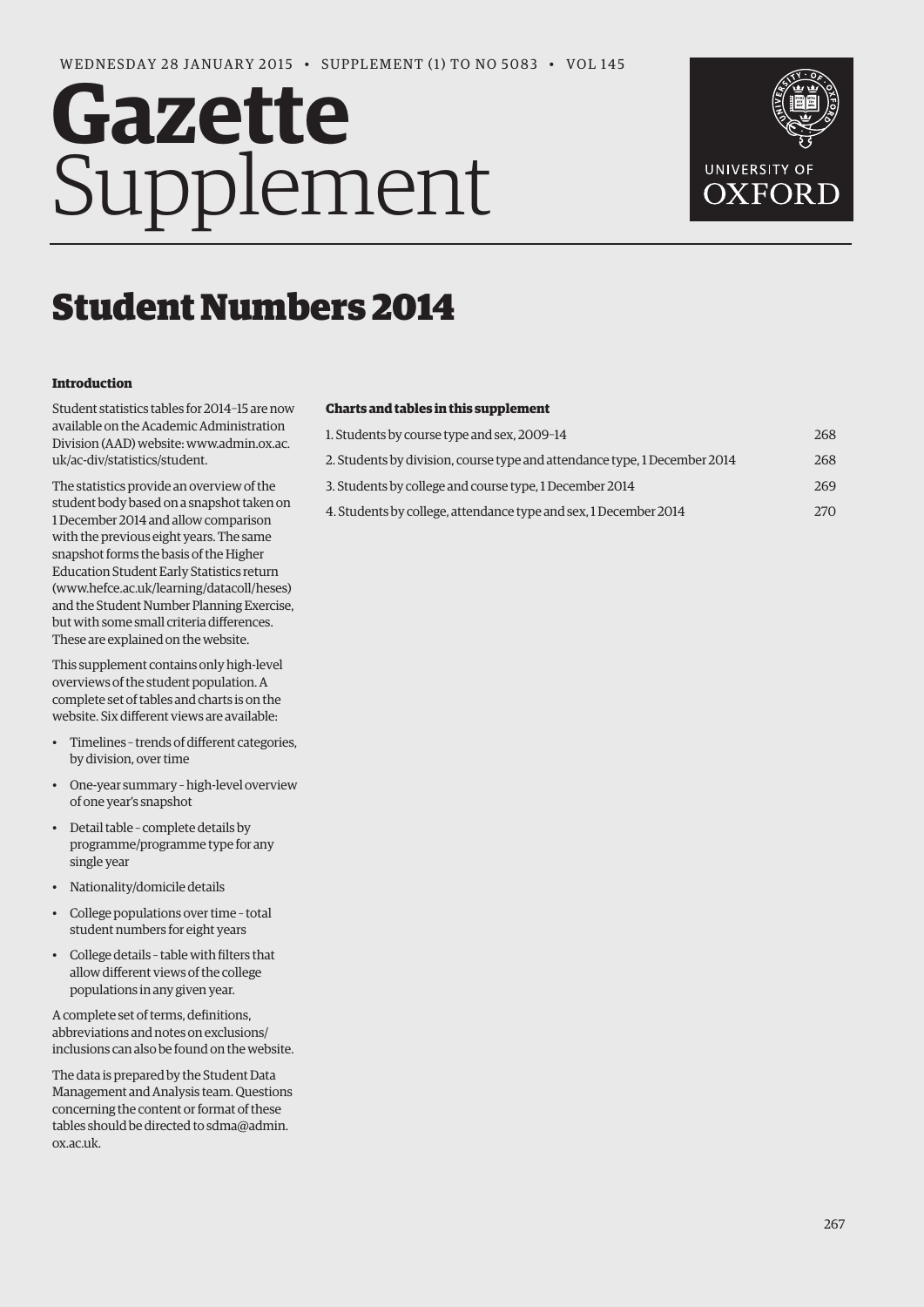

#### <span id="page-1-0"></span>1. Students by course type and sex, 2009-2014

Female **Male** 

Chart and table shows number of students by sex and course type on 1 December 2009-2014.

Reports prepared by: sdma@admin.ox.ac.uk, January 2015. VRO students are excluded from this table; details can be found on Table 2.<br>More reports and notes on data sources, inclusions and exclusions can be found at www.admi

#### 2. Students by division, course type and attendance type, 1 December 2014

| <b>Division</b>                      | Course type                 | Full time | Part time | <b>Total</b> | Full time | Part time | Total |
|--------------------------------------|-----------------------------|-----------|-----------|--------------|-----------|-----------|-------|
| Medical<br>Sciences                  | Postgraduate research       | 1.226     | 1         | 1,227        | 100%      | $0\%$     | 100%  |
|                                      | Postgraduate taught         | 156       | 17        | 173          | 90%       | 10%       | 100%  |
|                                      | Undergraduate               | 1,656     |           | 1,656        | 100%      |           | 100%  |
|                                      | Total                       | 3.038     | 18        | 3,056        | 99%       | 1%        | 100%  |
| Social                               | Postgraduate research       | 1.180     | 9         | 1,189        | 99%       | 1%        | 100%  |
| Sciences                             | Postgraduate taught         | 1,869     | 616       | 2,485        | 75%       | 25%       | 100%  |
|                                      | Undergraduate               | 2.047     |           | 2,047        | 100%      |           | 100%  |
|                                      | Total                       | 5,096     | 625       | 5,721        | 89%       | 11%       | 100%  |
| Mathematical.                        | Postgraduate research       | 2.122     | 10        | 2,132        | 100%      | $0\%$     | 100%  |
| Physical and<br><b>Life Sciences</b> | Postgraduate taught         | 172       | 336       | 508          | 34%       | 66%       | 100%  |
|                                      | Undergraduate               | 3,461     |           | 3,461        | 100%      |           | 100%  |
|                                      | Total                       | 5,755     | 346       | 6,101        | 94%       | 6%        | 100%  |
| Humanities                           | Postgraduate research       | 980       | 33        | 1,013        | 97%       | 3%        | 100%  |
|                                      | Postgraduate taught         | 757       | 15        | 772          | 98%       | 2%        | 100%  |
|                                      | Undergraduate               | 4,029     | 26        | 4,055        | 99%       | 1%        | 100%  |
|                                      | Total                       | 5,766     | 74        | 5,840        | 99%       | 1%        | 100%  |
| Continuina<br>Education              | Postgraduate research       |           | 76        | 76           |           | 100%      | 100%  |
|                                      | Postgraduate taught         | 19        | 579       | 598          | 3%        | 97%       | 100%  |
|                                      | Undergraduate               | 57        | 427       | 484          | 12%       | 88%       | 100%  |
|                                      | Total                       | 76        | 1,082     | 1,158        | 7%        | 93%       | 100%  |
| <b>VRO</b>                           | Visiting, recognised, other | 472       |           | 472          | 100%      |           | 100%  |
|                                      | Total                       | 472       |           | 472          | 100%      |           | 100%  |
| <b>Grand Total</b>                   |                             | 20,203    | 2,145     | 22,348       | 90%       | 10%       | 100%  |

Table shows number of students by division, course type and attendance type on 1 December 2014.

Reports prepared by: sdma@admin.ox.ac.uk, January 2015.

More reports and notes on data sources, inclusions and exclusions can be found at: www.admin.ox.ac.uk/ac-div/statistics/student/.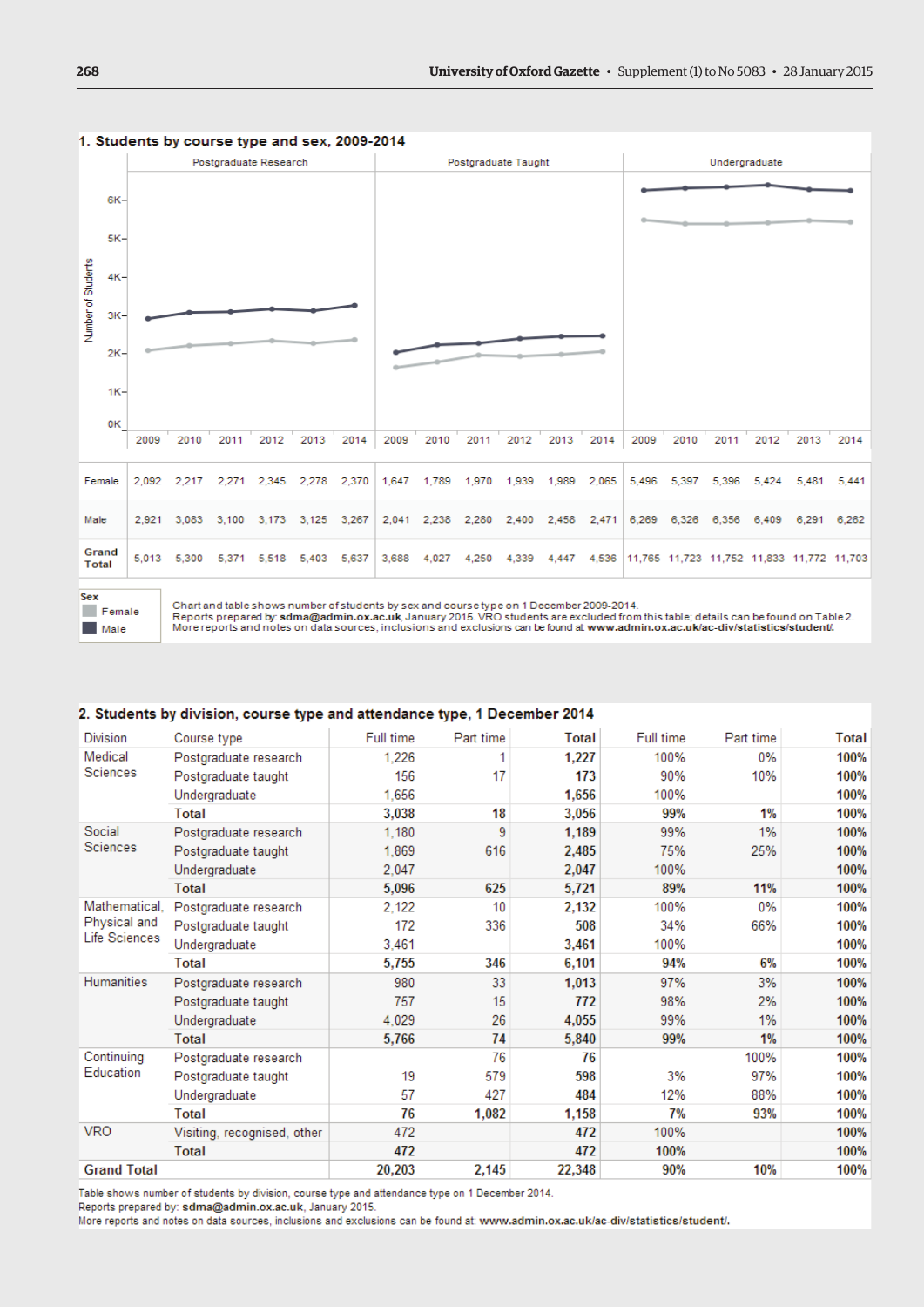#### <span id="page-2-0"></span>3. Students by college and course type, 1 December 2014

|                           | Postgraduate<br>research |                                | Postgraduate taught |                                | Undergraduate |                                | Visiting, recognised,<br>other |                                       | <b>Grand Total</b> |                                |
|---------------------------|--------------------------|--------------------------------|---------------------|--------------------------------|---------------|--------------------------------|--------------------------------|---------------------------------------|--------------------|--------------------------------|
| College name              | Number                   | % of<br>students in<br>college | Number              | % of<br>students in<br>college | Number        | % of<br>students in<br>college |                                | % of<br>Number students in<br>college | Number             | % of<br>students in<br>college |
| All Souls College         | 6                        | 100.0%                         |                     |                                |               |                                |                                |                                       | 6                  | 100.0%                         |
| <b>Balliol College</b>    | 219                      | 32.3%                          | 78                  | 11.5%                          | 377           | 55.7%                          | 3                              | 0.4%                                  | 677                | 100.0%                         |
| <b>Blackfriars Hall</b>   | 6                        | 11.5%                          | 33                  | 63.5%                          | 4             | 7.7%                           | 9                              | 17.3%                                 | 52                 | 100.0%                         |
| <b>Brasenose College</b>  | 124                      | 21.5%                          | 85                  | 14.7%                          | 364           | 63.1%                          | 4                              | 0.7%                                  | 577                | 100.0%                         |
| <b>Campion Hall</b>       | 7                        | 77.8%                          | 2                   | 22.2%                          |               |                                |                                |                                       | 9                  | 100.0%                         |
| Christ Church             | 119                      | 20.1%                          | 55                  | 9.3%                           | 417           | 70.6%                          |                                |                                       | 591                | 100.0%                         |
| Corpus Christi College    | 70                       | 20.3%                          | 25                  | 7.3%                           | 249           | 72.4%                          |                                |                                       | 344                | 100.0%                         |
| <b>Exeter College</b>     | 105                      | 19.3%                          | 80                  | 14.7%                          | 334           | 61.3%                          | 26                             | 4.8%                                  | 545                | 100.0%                         |
| Green Templeton College   | 208                      | 41.9%                          | 191                 | 38.5%                          | 97            | 19.6%                          |                                |                                       | 496                | 100.0%                         |
| Harris Manchester College | 28                       | 14.0%                          | 95                  | 47.5%                          | 76            | 38.0%                          | 1                              | 0.5%                                  | 200                | 100.0%                         |
| <b>Hertford College</b>   | 115                      | 18.6%                          | 74                  | 12.0%                          | 405           | 65.5%                          | 24                             | 3.9%                                  | 618                | 100.0%                         |
| Jesus College             | 144                      | 27.1%                          | 46                  | 8.7%                           | 340           | 64.0%                          | 1                              | 0.2%                                  | 531                | 100.0%                         |
| Keble College             | 157                      | 23.8%                          | 75                  | 11.4%                          | 420           | 63.7%                          | 7                              | 1.1%                                  | 659                | 100.0%                         |
| Kellogg College           | 169                      | 20.2%                          | 669                 | 79.8%                          |               |                                |                                |                                       | 838                | 100.0%                         |
| Lady Margaret Hall        | 126                      | 20.4%                          | 79                  | 12.8%                          | 390           | 63.1%                          | 23                             | 3.7%                                  | 618                | 100.0%                         |
| Linacre College           | 279                      | 68.4%                          | 129                 | 31.6%                          |               |                                |                                |                                       | 408                | 100.0%                         |
| <b>Lincoln College</b>    | 208                      | 35.4%                          | 81                  | 13.8%                          | 294           | 50.0%                          | 5                              | 0.9%                                  | 588                | 100.0%                         |
| Magdalen College          | 132                      | 22.4%                          | 47                  | 8.0%                           | 403           | 68.4%                          | 7                              | 1.2%                                  | 589                | 100.0%                         |
| Mansfield College         | 68                       | 18.0%                          | 54                  | 14.3%                          | 220           | 58.2%                          | 36                             | 9.5%                                  | 378                | 100.0%                         |
| Merton College            | 220                      | 38.3%                          | 59                  | 10.3%                          | 294           | 51.2%                          | 1                              | 0.2%                                  | 574                | 100.0%                         |
| New College               | 164                      | 22.4%                          | 115                 | 15.7%                          | 448           | 61.1%                          | 6                              | 0.8%                                  | 733                | 100.0%                         |
| <b>Nuffield College</b>   | 63                       | 71.6%                          | 25                  | 28.4%                          |               |                                |                                |                                       | 88                 | 100.0%                         |
| Oriel College             | 117                      | 22.9%                          | 69                  | 13.5%                          | 319           | 62.4%                          | 6                              | 1.2%                                  | 511                | 100.0%                         |
| Pembroke College          | 124                      | 20.5%                          | 92                  | 15.2%                          | 364           | 60.1%                          | 26                             | 4.3%                                  | 606                | 100.0%                         |
| The Queen's College       | 89                       | 18.7%                          | 33                  | 6.9%                           | 352           | 74.1%                          | 1                              | 0.2%                                  | 475                | 100.0%                         |
| Regent's Park College     | 23                       | 11.4%                          | 47                  | 23.4%                          | 115           | 57.2%                          | 16                             | 8.0%                                  | 201                | 100.0%                         |
| Ripon College Cuddesdon   |                          |                                | 14                  | 35.9%                          | 25            | 64.1%                          |                                |                                       | 39                 | 100.0%                         |
| St Anne's College         | 161                      | 21.0%                          | 147                 | 19.2%                          | 432           | 56.3%                          | 27                             | 3.5%                                  | 767                | 100.0%                         |
| St Antony's College       | 191                      | 45.3%                          | 228                 | 54.0%                          |               |                                | 3                              | 0.7%                                  | 422                | 100.0%                         |
| St Benet's Hall           | 2                        | 3.9%                           | 2                   | 3.9%                           | 47            | 92.2%                          |                                |                                       | 51                 | 100.0%                         |
| St Catherine's College    | 157                      | 18.6%                          | 165                 | 19.6%                          | 479           | 56.9%                          | 41                             | 4.9%                                  | 842                | 100.0%                         |
| St Cross College          | 384                      | 67.3%                          | 187                 | 32.7%                          |               |                                |                                |                                       | 571                | 100.0%                         |
| St Edmund Hall            | 196                      | 28.6%                          | 61                  | 8.9%                           | 408           | 59.6%                          | 20                             | 2.9%                                  | 685                | 100.0%                         |
| St Hilda's College        | 102                      | 18.1%                          | 60                  | 10.6%                          | 401           | 71.1%                          | 1.                             | 0.2%                                  | 564                | 100.0%                         |
| St Hugh's College         | 107                      | 14.7%                          | 189                 | 25.9%                          | 433           | 59.3%                          | 1.                             | 0.1%                                  | 730                | 100.0%                         |
| St John's College         | 186                      | 29.8%                          | 39                  | 6.2%                           | 398           | 63.7%                          | 2                              | 0.3%                                  | 625                | 100.0%                         |
| St Peter's College        | 113                      | 21.2%                          | 53                  | 9.9%                           | 343           | 64.4%                          | 24                             | 4.5%                                  | 533                | 100.0%                         |
| St Stephen's House        | 10                       | 14.3%                          | 36                  | 51.4%                          | 24            | 34.3%                          |                                |                                       | 70                 | 100.0%                         |
| Somerville College        | 90                       | 16.8%                          | 55                  | 10.3%                          | 390           | 72.9%                          |                                |                                       | 535                | 100.0%                         |
| <b>Trinity College</b>    | 94                       | 21.5%                          | 38                  | 8.7%                           | 305           | 69.8%                          |                                |                                       | 437                | 100.0%                         |
| <b>University College</b> | 153                      | 27.3%                          | 34                  | 6.1%                           | 372           | 66.4%                          | 1                              | 0.2%                                  | 560                | 100.0%                         |
| Wadham College            | 87                       | 14.4%                          | 49                  | 8.1%                           | 440           | 72.6%                          | 30                             | 5.0%                                  | 606                | 100.0%                         |
| Wolfson College           | 416                      | 74.6%                          | 142                 | 25.4%                          |               |                                |                                |                                       | 558                | 100.0%                         |
| Worcester College         | 93                       | 15.8%                          | 64                  | 10.9%                          | 411           | 69.9%                          | 20                             | 3.4%                                  | 588                | 100.0%                         |
| Wycliffe Hall             | 5                        | 3.1%                           | 22                  | 13.8%                          | 77            | 48.4%                          | 55                             | 34.6%                                 | 159                | 100.0%                         |
| No college                |                          |                                | 613                 | 56.0%                          | 436           | 39.9%                          | 45                             | 4.1%                                  | 1,094              | 100.0%                         |
| <b>Grand Total</b>        | 5,637                    | 25.2%                          | 4,536               | 20.3%                          | 11,703        | 52.4%                          | 472                            | 2.1%                                  | 22,348             | 100.0%                         |
|                           |                          |                                |                     |                                |               |                                |                                |                                       |                    |                                |

Table shows number of students by college and course type on 1 December 2014.

Reports prepared by: sdma@admin.ox.ac.uk, January 2015.

More reports and notes on data sources, inclusions and exclusions can be found at: www.admin.ox.ac.uk/ac-div/statistics/student/.